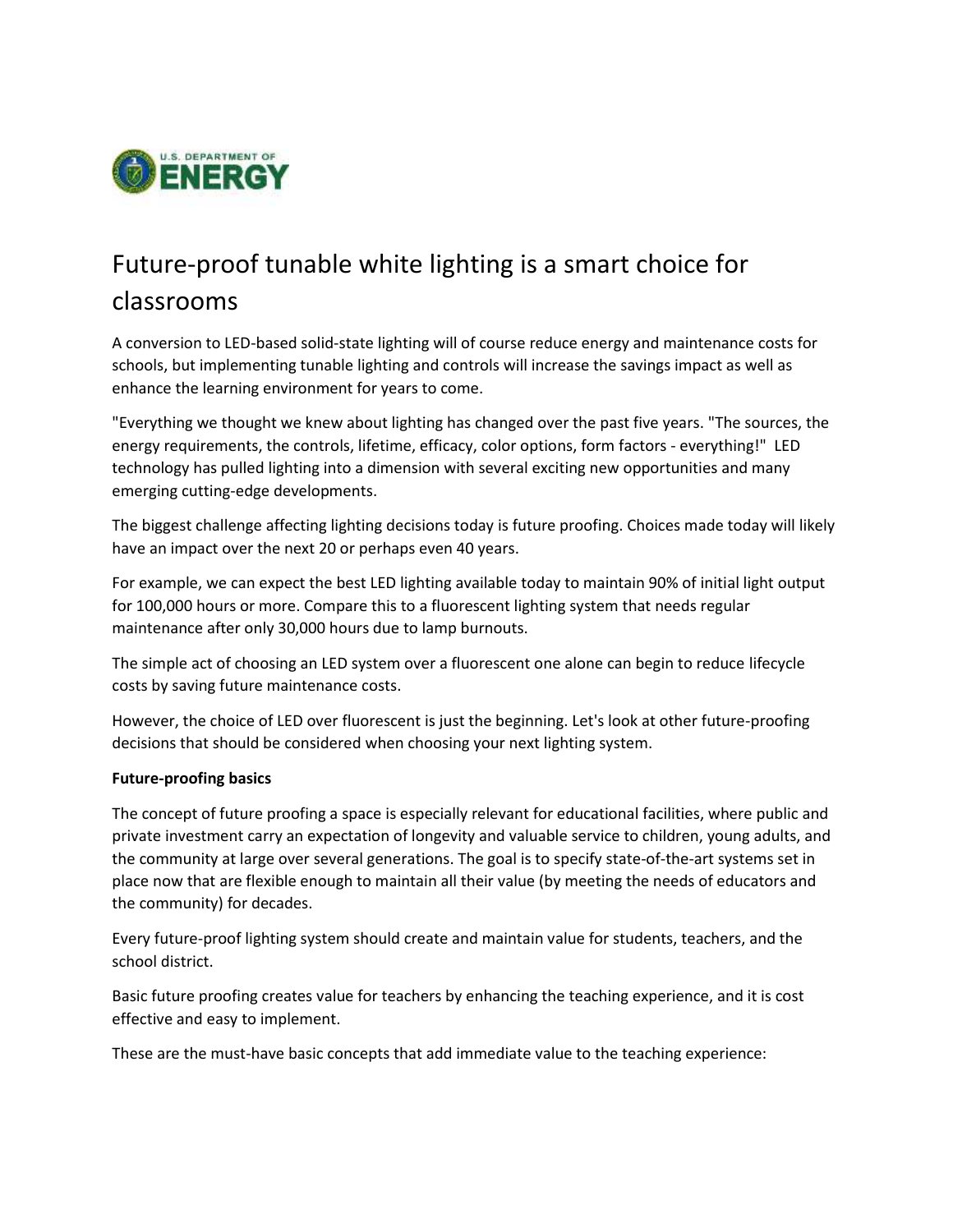- Lighting controls built specifically for teacher activities
- Switching modes to support better viewing of projector and media devices
- Vertical lighting of classroom surfaces (white boards)
- Dimming down to 10%

Education has moved from a predominantly lecture-oriented style to a more multi-faceted approach. Activities range from independent projects to small groups and student-led presentations. These are in addition to traditional lecture-style teaching. All of this often happens in a single classroom, within a single day.

Lighting controls built specifically for teaching support collaborative learning and technology in the classroom.

Classrooms have moved well beyond the on/off switch at the door. Published findings have been used by the Collaborative for High Performance Schools (CHPS) and LEED (Leadership in Energy and Environmental Design) to develop best practices for classroom lighting.

Manufacturers are supplying systems with distinct modes for white boards, audiovisual systems, group activities, test-taking, and tablet usage. While there may still be a toggle switch at the door, these more granular controls have been relocated to where the teacher is centered, usually at the nominal front of the classroom.

These controls add vertical lighting on teaching surfaces to improve visibility and direct student attention. They also support a teacher's need to act in the moment while maintaining the attention of the class.

Classrooms have become more flexible, and we see that learning takes place everywhere. Bean bags in the corner and sofas under the windows invite small group discussions. Desks and tables are moveable for more fluid classroom layouts. New technologies abound: multiple white boards and writeable walls; flat-panel displays; tablets and handheld devices; streaming and interactive content; group audio-visual presentations; and video conferencing.

Future-proof lighting provides switching and dimming modes that help direct the attention of the students; these modes also improve the viewing of projector content, computer screens, and media devices.

## **Creating value for teachers**

Cutting-edge concepts that are likely to become the standard in the classroom of the future include: color tuning; using lighting to cue behavior and lesson plans; ensuring color quality with high-CRI lighting; delivering 1% dimming; and providing app-controlled lighting for teachers.

Two-source tunable-white LED light employs pairs of LED chips-one cool and one warm-that are blended to produce a range of white light that can be easily controlled.

The DOE established the following requirements for the lighting and controls: luminaires must be energy efficient (120 lm/W); the teacher must be able to control intensity and CCT; daylight and electric light